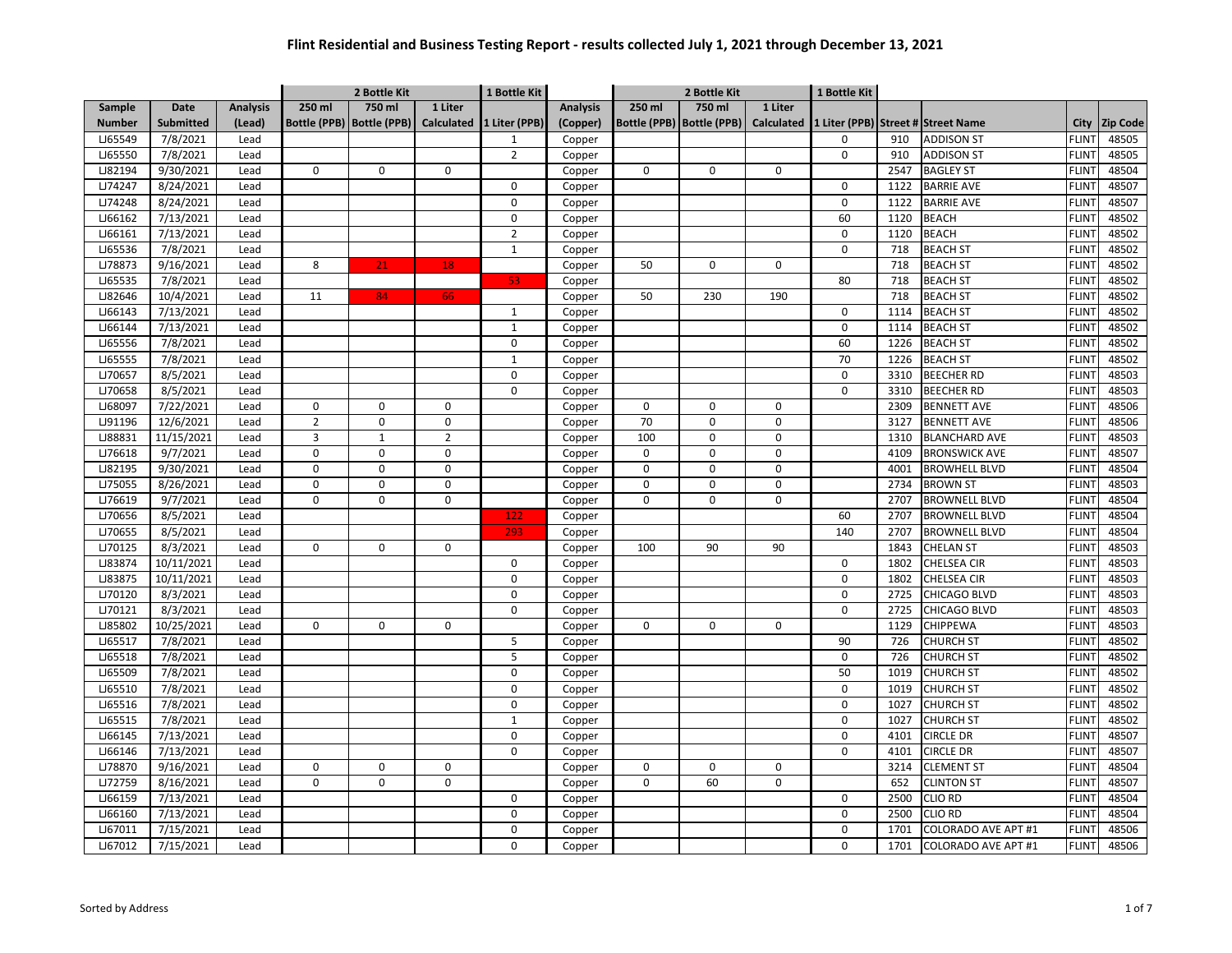|               |                  |                 | 2 Bottle Kit |                             |             | 1 Bottle Kit             |                 |             | 2 Bottle Kit                |                   | 1 Bottle Kit |      |                                    |              |                 |
|---------------|------------------|-----------------|--------------|-----------------------------|-------------|--------------------------|-----------------|-------------|-----------------------------|-------------------|--------------|------|------------------------------------|--------------|-----------------|
| Sample        | Date             | <b>Analysis</b> | 250 ml       | 750 ml                      | 1 Liter     |                          | <b>Analysis</b> | 250 ml      | 750 ml                      | 1 Liter           |              |      |                                    |              |                 |
| <b>Number</b> | <b>Submitted</b> | (Lead)          |              | Bottle (PPB)   Bottle (PPB) |             | Calculated 1 Liter (PPB) | (Copper)        |             | Bottle (PPB)   Bottle (PPB) | <b>Calculated</b> |              |      | 1 Liter (PPB) Street # Street Name | City         | <b>Zip Code</b> |
| LJ84932       | 10/18/2021       | Lead            | 0            | $\Omega$                    | $\Omega$    |                          | Copper          | $\Omega$    | 0                           | $\Omega$          |              | 3509 | <b>COMANCHE AVE</b>                | <b>FLINT</b> | 48507           |
| LJ66139       | 7/13/2021        | Lead            |              |                             |             | 0                        | Copper          |             |                             |                   | $\mathsf 0$  | 134  | COMMONWEALTH AVE                   | <b>FLINT</b> | 48503           |
| LJ66140       | 7/13/2021        | Lead            |              |                             |             | 0                        | Copper          |             |                             |                   | 0            | 134  | COMMONWEALTH AVE                   | <b>FLINT</b> | 48503           |
| LJ92665       | 12/13/2021       | Lead            | 0            | 0                           | $\mathbf 0$ |                          | Copper          | $\mathbf 0$ | 0                           | 0                 |              | 2629 | <b>CONCORD ST</b>                  | <b>FLINT</b> | 48504           |
| LJ74245       | 8/24/2021        | Lead            |              |                             |             | $\mathbf{1}$             | Copper          |             |                             |                   | 0            | 919  | COPEMAN BLVD                       | <b>FLINT</b> | 48504           |
| LJ74246       | 8/24/2021        | Lead            |              |                             |             | $\mathbf{1}$             | Copper          |             |                             |                   | 0            | 919  | COPEMAN BLVD                       | <b>FLINT</b> | 48504           |
| LJ66141       | 7/13/2021        | Lead            |              |                             |             | 0                        | Copper          |             |                             |                   | 0            | 2820 | CORUNNA                            | <b>FLINT</b> | 48503           |
| LJ66142       | 7/13/2021        | Lead            |              |                             |             | 0                        | Copper          |             |                             |                   | $\mathsf 0$  | 2820 | CORUNNA                            | <b>FLINT</b> | 48503           |
| LJ70667       | 8/5/2021         | Lead            |              |                             |             | $\pmb{0}$                | Copper          |             |                             |                   | 0            | 2317 | <b>CORUNNA RD</b>                  | <b>FLINT</b> | 48503           |
| LJ70668       | 8/5/2021         | Lead            |              |                             |             | $\pmb{0}$                | Copper          |             |                             |                   | $\mathsf 0$  | 2317 | CORUNNA RD                         | <b>FLINT</b> | 48503           |
| LJ66151       | 7/13/2021        | Lead            |              |                             |             | $\overline{2}$           | Copper          |             |                             |                   | 0            | 2608 | CORUNNA RD                         | <b>FLINT</b> | 48503           |
| LJ66152       | 7/13/2021        | Lead            |              |                             |             | $\overline{4}$           | Copper          |             |                             |                   | 0            | 2608 | CORUNNA RD                         | <b>FLINT</b> | 48503           |
| LJ66163       | 7/13/2021        | Lead            |              |                             |             | 0                        | Copper          |             |                             |                   | 0            | 3910 | CORUNNA RD                         | <b>FLINT</b> | 48532           |
| LJ66164       | 7/13/2021        | Lead            |              |                             |             | 0                        | Copper          |             |                             |                   | $\mathsf 0$  | 3910 | CORUNNA RD                         | <b>FLINT</b> | 48532           |
| LJ70108       | 8/3/2021         | Lead            |              |                             |             | $\mathbf{1}$             | Copper          |             |                             |                   | 0            | 509  | <b>COTTAGE GROVE</b>               | <b>FLINT</b> | 48504           |
| LJ70109       | 8/3/2021         | Lead            |              |                             |             | $\overline{2}$           | Copper          |             |                             |                   | 0            | 509  | <b>COTTAGE GROVE</b>               | <b>FLINT</b> | 48504           |
| LJ70665       | 8/5/2021         | Lead            |              |                             |             | $\mathbf 0$              | Copper          |             |                             |                   | $\mathbf 0$  | 1703 | <b>CRESCENT DR</b>                 | <b>FLINT</b> | 48503           |
| LJ70666       | 8/5/2021         | Lead            |              |                             |             | 0                        | Copper          |             |                             |                   | 0            | 1703 | <b>CRESCENT DR</b>                 | <b>FLINT</b> | 48503           |
| LJ76621       | 9/7/2021         | Lead            | 0            | 0                           | $\mathbf 0$ |                          | Copper          | 60          | 0                           | 0                 |              | 4701 | <b>CRESTBROOK LANE</b>             | <b>FLINT</b> | 48507           |
| LJ70660       | 8/5/2021         | Lead            |              |                             |             | $\pmb{0}$                | Copper          |             |                             |                   | 0            | 2302 | <b>CUMMINGS</b>                    | <b>FLINT</b> | 48503           |
| LJ70659       | 8/5/2021         | Lead            |              |                             |             | $\overline{2}$           | Copper          |             |                             |                   | 190          | 2302 | <b>CUMMINGS</b>                    | <b>FLINT</b> | 48503           |
| LJ67001       | 7/15/2021        | Lead            |              |                             |             | 0                        | Copper          |             |                             |                   | $\mathbf 0$  | 1720 | <b>DAVISON</b>                     | <b>FLIN</b>  | 48506           |
| LJ67628       | 7/20/2021        | Lead            |              |                             |             | 0                        | Copper          |             |                             |                   | 0            | 2221 | <b>DAVISON</b>                     | <b>FLINT</b> | 48506           |
| LJ67627       | 7/20/2021        | Lead            |              |                             |             | $\mathbf 1$              | Copper          |             |                             |                   | 120          | 2221 | <b>DAVISON</b>                     | <b>FLINT</b> | 48506           |
| LJ67002       | 7/15/2021        | Lead            |              |                             |             | 0                        | Copper          |             |                             |                   | $\mathbf 0$  | 1720 | <b>DAVISON RD</b>                  | <b>FLINT</b> | 48506           |
| LJ71312       | 8/10/2021        | Lead            |              |                             |             | 0                        | Copper          |             |                             |                   | 0            | 726  | <b>DICKINSON ST</b>                | <b>FLINT</b> | 48504           |
| LJ71313       | 8/10/2021        | Lead            |              |                             |             | 0                        | Copper          |             |                             |                   | 0            | 726  | <b>DICKINSON ST</b>                | <b>FLINT</b> | 48504           |
| LJ70100       | 8/3/2021         | Lead            |              |                             |             | 9                        | Copper          |             |                             |                   | 0            | 733  | <b>DICKINSON ST</b>                | <b>FLINT</b> | 48504           |
| LJ70101       | 8/3/2021         | Lead            |              |                             |             | 9                        | Copper          |             |                             |                   | 0            | 733  | <b>DICKINSON ST</b>                | <b>FLINT</b> | 48504           |
| LJ64753       | 7/1/2021         | Lead            | 0            | 0                           | $\mathbf 0$ |                          | Copper          | $\mathbf 0$ | 0                           | 0                 |              | 914  | <b>DOWNEY</b>                      | <b>FLINT</b> | 48503           |
| LJ65541       | 7/8/2021         | Lead            |              |                             |             | 0                        | Copper          |             |                             |                   | 0            | 1670 | <b>DUPONT ST</b>                   | <b>FLINT</b> | 48503           |
| LJ65542       | 7/8/2021         | Lead            |              |                             |             | 0                        | Copper          |             |                             |                   | 0            | 1670 | <b>DUPONT ST</b>                   | <b>FLINT</b> | 48503           |
| LJ66991       | 7/15/2021        | Lead            |              |                             |             | 0                        | Copper          |             |                             |                   | 0            | 4512 | <b>DUPONT ST</b>                   | <b>FLINT</b> | 48505           |
| LJ66992       | 7/15/2021        | Lead            |              |                             |             | $\pmb{0}$                | Copper          |             |                             |                   | $\mathsf 0$  | 4512 | <b>DUPONT ST</b>                   | <b>FLINT</b> | 48505           |
| LJ73066       | 8/17/2021        | Lead            |              |                             |             | 0                        | Copper          |             |                             |                   | 110          | 1415 | <b>DURAND ST</b>                   | <b>FLINT</b> | 48503           |
| LJ73067       | 8/17/2021        | Lead            |              |                             |             | 0                        | Copper          |             |                             |                   | 0            | 1415 | <b>DURAND ST</b>                   | <b>FLINT</b> | 48503           |
| LJ70107       | 8/3/2021         | Lead            |              |                             |             | $\mathbf{1}$             | Copper          |             |                             |                   | 0            | 902  | E 6TH ST                           | <b>FLINT</b> | 48503           |
| LJ70106       | 8/3/2021         | Lead            |              |                             |             | $\overline{2}$           | Copper          |             |                             |                   | 0            | 902  | E 6TH ST                           | <b>FLINT</b> | 48503           |
| LJ67014       | 7/15/2021        | Lead            |              |                             |             | 0                        | Copper          |             |                             |                   | 0            | 311  | <b>E COURT ST</b>                  | <b>FLINT</b> | 48502           |
| LJ67013       | 7/15/2021        | Lead            |              |                             |             | $1\,$                    | Copper          |             |                             |                   | $\mathbf 0$  | 311  | <b>E COURT ST</b>                  | <b>FLINT</b> | 48502           |
| LJ89693       | 11/22/2021       | Lead            | $\mathbf 0$  | 0                           | $\mathbf 0$ |                          | Copper          | $\mathbf 0$ | $\mathbf 0$                 | 0                 |              | 224  | E COURT ST APT 102                 | <b>FLINT</b> | 48502           |
| LJ67005       | 7/15/2021        | Lead            |              |                             |             | $\pmb{0}$                | Copper          |             |                             |                   | 0            | 915  | E COURT ST APT 205                 | <b>FLIN</b>  | 48503           |
| LJ67006       | 7/15/2021        | Lead            |              |                             |             | 0                        | Copper          |             |                             |                   | 0            | 915  | E COURT ST APT 205                 | <b>FLINT</b> | 48503           |
| LJ76445       | 9/7/2021         | Lead            |              |                             |             | 0                        | Copper          |             |                             |                   | $\mathbf 0$  | 217  | E FLINT PARK BLVD                  | <b>FLIN</b>  | 48505           |
| LJ76446       | 9/7/2021         | Lead            |              |                             |             | 0                        | Copper          |             |                             |                   | 0            | 217  | E FLINT PARK BLVD                  | <b>FLINT</b> | 48505           |
| LJ72027       | 8/12/2021        | Lead            |              |                             |             | 0                        | Copper          |             |                             |                   | 0            | 926  | E FORK DR                          | <b>FLINT</b> | 48503           |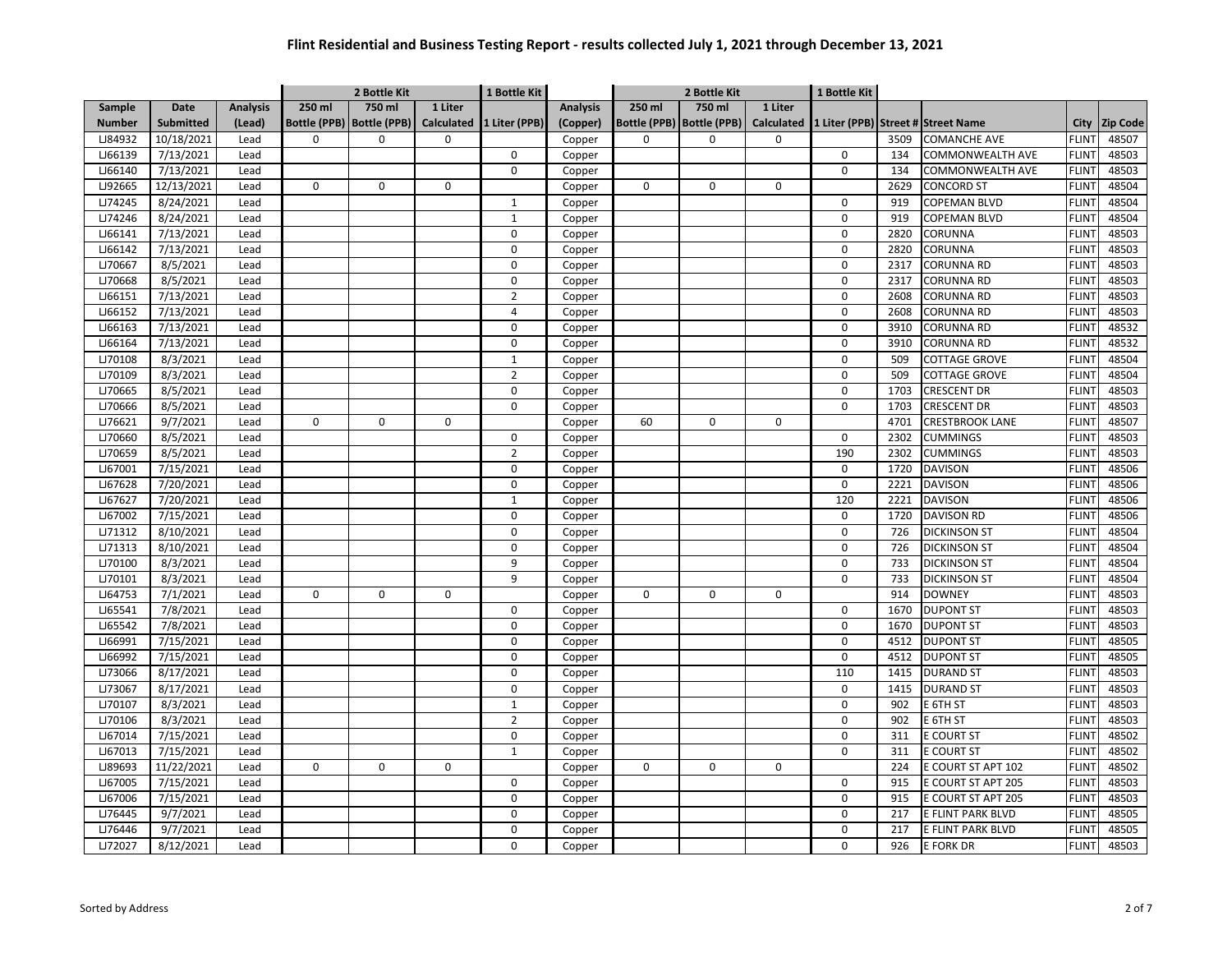|               |                  |                 | 2 Bottle Kit |                           |             | 1 Bottle Kit             |                 | 2 Bottle Kit |                             |                   | 1 Bottle Kit |      |                                    |              |                 |
|---------------|------------------|-----------------|--------------|---------------------------|-------------|--------------------------|-----------------|--------------|-----------------------------|-------------------|--------------|------|------------------------------------|--------------|-----------------|
| Sample        | Date             | <b>Analysis</b> | 250 ml       | 750 ml                    | 1 Liter     |                          | <b>Analysis</b> | 250 ml       | 750 ml                      | 1 Liter           |              |      |                                    |              |                 |
| <b>Number</b> | <b>Submitted</b> | (Lead)          |              | Bottle (PPB) Bottle (PPB) |             | Calculated 1 Liter (PPB) | (Copper)        |              | Bottle (PPB)   Bottle (PPB) | <b>Calculated</b> |              |      | 1 Liter (PPB) Street # Street Name | City         | <b>Zip Code</b> |
| LJ72028       | 8/12/2021        | Lead            |              |                           |             | $\Omega$                 | Copper          |              |                             |                   | 0            | 926  | <b>E FORK DR</b>                   | <b>FLINT</b> | 48503           |
| LJ69269       | 7/29/2021        | Lead            |              |                           |             | 0                        | Copper          |              |                             |                   | 0            | 721  | E HOLBROOK                         | <b>FLINT</b> | 48505           |
| LJ69270       | 7/29/2021        | Lead            |              |                           |             | 0                        | Copper          |              |                             |                   | 0            | 721  | E HOLBROOK                         | <b>FLINT</b> | 48505           |
| LJ69271       | 7/29/2021        | Lead            |              |                           |             | 0                        | Copper          |              |                             |                   | $\mathbf 0$  | 810  | E HOLBROOK                         | <b>FLIN</b>  | 48505           |
| LJ69272       | 7/29/2021        | Lead            |              |                           |             | 0                        | Copper          |              |                             |                   | 0            | 810  | E HOLBROOK                         | <b>FLINT</b> | 48505           |
| LJ70664       | 8/5/2021         | Lead            |              |                           |             | 0                        | Copper          |              |                             |                   | 0            | 725  | E HOLBROOK AVE                     | <b>FLINT</b> | 48505           |
| LJ70663       | 8/5/2021         | Lead            |              |                           |             | $\mathbf{1}$             | Copper          |              |                             |                   | 0            | 725  | E HOLBROOK AVE                     | <b>FLINT</b> | 48505           |
| LJ78869       | 9/16/2021        | Lead            | 0            | 0                         | $\mathbf 0$ |                          | Copper          | 130          | 90                          | 100               |              | 609  | E HOME AVE                         | <b>FLINT</b> | 48505           |
| LJ76444       | 9/7/2021         | Lead            |              |                           |             | $\overline{2}$           | Copper          |              |                             |                   | $\mathsf 0$  | 201  | E JACKSON AVE                      | <b>FLINT</b> | 48505           |
| LJ76443       | 9/7/2021         | Lead            |              |                           |             | 3                        | Copper          |              |                             |                   | 0            | 201  | E JACKSON AVE                      | <b>FLINT</b> | 48505           |
| LJ78868       | 9/16/2021        | Lead            | $\mathbf 0$  | 0                         | $\mathbf 0$ |                          | Copper          | $\mathbf 0$  | 60                          | 0                 |              | 822  | E MOORE ST                         | <b>FLINT</b> | 48505           |
| LJ70122       | 8/3/2021         | Lead            |              |                           |             | 0                        | Copper          |              |                             |                   | 0            | 209  | E PHILADELPHIA BLVD                | <b>FLINT</b> | 48503           |
| LJ70123       | 8/3/2021         | Lead            |              |                           |             | $\mathbf 0$              | Copper          |              |                             |                   | 0            | 209  | E PHILADELPHIA BLVD                | <b>FLINT</b> | 48503           |
| LJ76244       | 9/2/2021         | Lead            |              |                           |             | 3                        | Copper          |              |                             |                   | 0            | 410  | E. COURT                           | <b>FLINT</b> | 48503           |
| LJ76243       | 9/2/2021         | Lead            |              |                           |             | 8                        | Copper          |              |                             |                   | 70           | 410  | E. COURT                           | <b>FLINT</b> | 48503           |
| LJ65537       | 7/8/2021         | Lead            |              |                           |             | 0                        | Copper          |              |                             |                   | $\mathbf 0$  | 807  | <b>EAST 2ND ST</b>                 | <b>FLINT</b> | 48503           |
| LJ65538       | 7/8/2021         | Lead            |              |                           |             | 0                        | Copper          |              |                             |                   | $\mathbf 0$  | 807  | <b>EAST 2ND ST</b>                 | <b>FLINT</b> | 48503           |
| LJ66996       | 7/15/2021        | Lead            |              |                           |             | 3                        | Copper          |              |                             |                   | 90           | 3608 | <b>FENTON RD</b>                   | <b>FLINT</b> | 48504           |
| LJ66995       | 7/15/2021        | Lead            |              |                           |             | 6                        | Copper          |              |                             |                   | 60           | 3608 | <b>FENTON RD</b>                   | <b>FLINT</b> | 48504           |
| LJ65553       | 7/8/2021         | Lead            |              |                           |             | 0                        | Copper          |              |                             |                   | 180          | 4517 | <b>FENTON RD</b>                   | <b>FLINT</b> | 48507           |
| LJ65554       | 7/8/2021         | Lead            |              |                           |             | 0                        | Copper          |              |                             |                   | $\mathbf 0$  | 4517 | <b>FENTON RD</b>                   | <b>FLINT</b> | 48507           |
| LJ66137       | 7/13/2021        | Lead            |              |                           |             | 0                        | Copper          |              |                             |                   | 0            | 728  | <b>GARLAND ST</b>                  | <b>FLINT</b> | 48503           |
| LJ66138       | 7/13/2021        | Lead            |              |                           |             | 0                        | Copper          |              |                             |                   | 0            | 728  | <b>GARLAND ST</b>                  | <b>FLIN</b>  | 48503           |
| LJ70124       | 8/3/2021         | Lead            | 0            | $\Omega$                  | $\mathbf 0$ |                          | Copper          | $\Omega$     | $\mathbf 0$                 | 0                 |              | 421  | GARLAND ST APT 201                 | <b>FLIN</b>  | 48503           |
| LJ70102       | 8/3/2021         | Lead            |              |                           |             | $\mathbf 0$              | Copper          |              |                             |                   | $\mathbf 0$  | 2812 | <b>GIBSON ST</b>                   | <b>FLINT</b> | 48503           |
| LJ70103       | 8/3/2021         | Lead            |              |                           |             | 0                        | Copper          |              |                             |                   | 0            | 2812 | <b>GIBSON ST</b>                   | <b>FLIN</b>  | 48503           |
| LJ66236       | 7/13/2021        | Lead            | $\Omega$     | 0                         | $\Omega$    |                          | Copper          | $\mathbf 0$  | $\mathbf 0$                 | $\Omega$          |              | 5801 | <b>GRIGGS DR</b>                   | <b>FLINT</b> | 48504           |
| LJ70118       | 8/3/2021         | Lead            |              |                           |             | $\mathbf{1}$             | Copper          |              |                             |                   | 80           | 964  | HUGHES                             | <b>FLIN</b>  | 48503           |
| LJ70119       | 8/3/2021         | Lead            |              |                           |             | $\overline{2}$           | Copper          |              |                             |                   | 100          | 964  | <b>HUGHES</b>                      | <b>FLINT</b> | 48503           |
| LJ68092       | 7/22/2021        | Lead            |              |                           |             | 0                        | Copper          |              |                             |                   | 0            | 857  | INGLESIDE                          | <b>FLINT</b> | 48507           |
| LJ68093       | 7/22/2021        | Lead            |              |                           |             | 0                        | Copper          |              |                             |                   | 0            | 857  | INGLESIDE                          | <b>FLINT</b> | 48507           |
| LJ65513       | 7/8/2021         | Lead            |              |                           |             | $\pmb{0}$                | Copper          |              |                             |                   | 0            | 2000 | <b>JOLIET ST</b>                   | <b>FLINT</b> | 48504           |
| LJ65514       | 7/8/2021         | Lead            |              |                           |             | 0                        | Copper          |              |                             |                   | $\Omega$     | 2000 | <b>JOLIET ST</b>                   | <b>FLINT</b> | 48504           |
| LJ76251       | 9/2/2021         | Lead            | $\mathbf 0$  | 0                         | $\mathbf 0$ |                          | Copper          | 190          | $\mathbf 0$                 | 0                 |              | 1036 | <b>KNICKERBOCKER AVE</b>           | <b>FLINT</b> | 48505           |
| LJ66997       | 7/15/2021        | Lead            |              |                           |             | 0                        | Copper          |              |                             |                   | 0            | 1113 | LAPEER RD                          | <b>FLINT</b> | 48503           |
| LJ66998       | 7/15/2021        | Lead            |              |                           |             | $\mathbf 0$              | Copper          |              |                             |                   | $\mathbf 0$  | 1113 | LAPEER RD                          | <b>FLINT</b> | 48503           |
| LJ66147       | 7/13/2021        | Lead            |              |                           |             | 0                        | Copper          |              |                             |                   | 60           | 2301 | LEVERN ST                          | <b>FLINT</b> | 48506           |
| LJ66148       | 7/13/2021        | Lead            |              |                           |             | $\mathbf{1}$             | Copper          |              |                             |                   | 0            | 2301 | <b>EVERN ST</b>                    | <b>FLINT</b> | 48506           |
| LJ84931       | 10/18/2021       | Lead            | 0            | 0                         | 0           |                          | Copper          | 0            | $\mathbf 0$                 | 0                 |              | 3529 | <b>LIPPINCOT</b>                   | <b>FLINT</b> | 48507           |
| LJ82193       | 9/30/2021        | Lead            | $\mathbf 0$  | 0                         | 0           |                          | Copper          | 50           | $\mathbf 0$                 | $\Omega$          |              | 3833 | LORRAINE AVE                       | <b>FLINT</b> | 48509           |
| LJ70110       | 8/3/2021         | Lead            |              |                           |             | 0                        | Copper          |              |                             |                   | 0            | 4010 | M LUTHER KING AVE                  | <b>FLINT</b> | 48505           |
| LJ70111       | 8/3/2021         | Lead            |              |                           |             | $\mathbf 0$              | Copper          |              |                             |                   | 0            | 4010 | M LUTHER KING AVE                  | <b>FLINT</b> | 48505           |
| LJ65511       | 7/8/2021         | Lead            |              |                           |             | 0                        | Copper          |              |                             |                   | 0            | 948  | <b>MAJOR ST</b>                    | <b>FLINT</b> | 48507           |
| LJ65512       | 7/8/2021         | Lead            |              |                           |             | $\overline{2}$           | Copper          |              |                             |                   | $\Omega$     | 948  | <b>MAJOR ST</b>                    | <b>FLINT</b> | 48507           |
| LJ78872       | 9/16/2021        | Lead            | $\pmb{0}$    | $\Omega$                  | $\mathbf 0$ |                          | Copper          | $\mathbf 0$  | $\mathbf 0$                 | 0                 |              | 2929 | <b>MALLERY ST</b>                  | <b>FLINT</b> | 48504           |
| LJ67625       | 7/20/2021        | Lead            |              |                           |             | $\mathbf 0$              | Copper          |              |                             |                   | $\Omega$     | 927  | <b>MANN AVE</b>                    | <b>FLINT</b> | 48503           |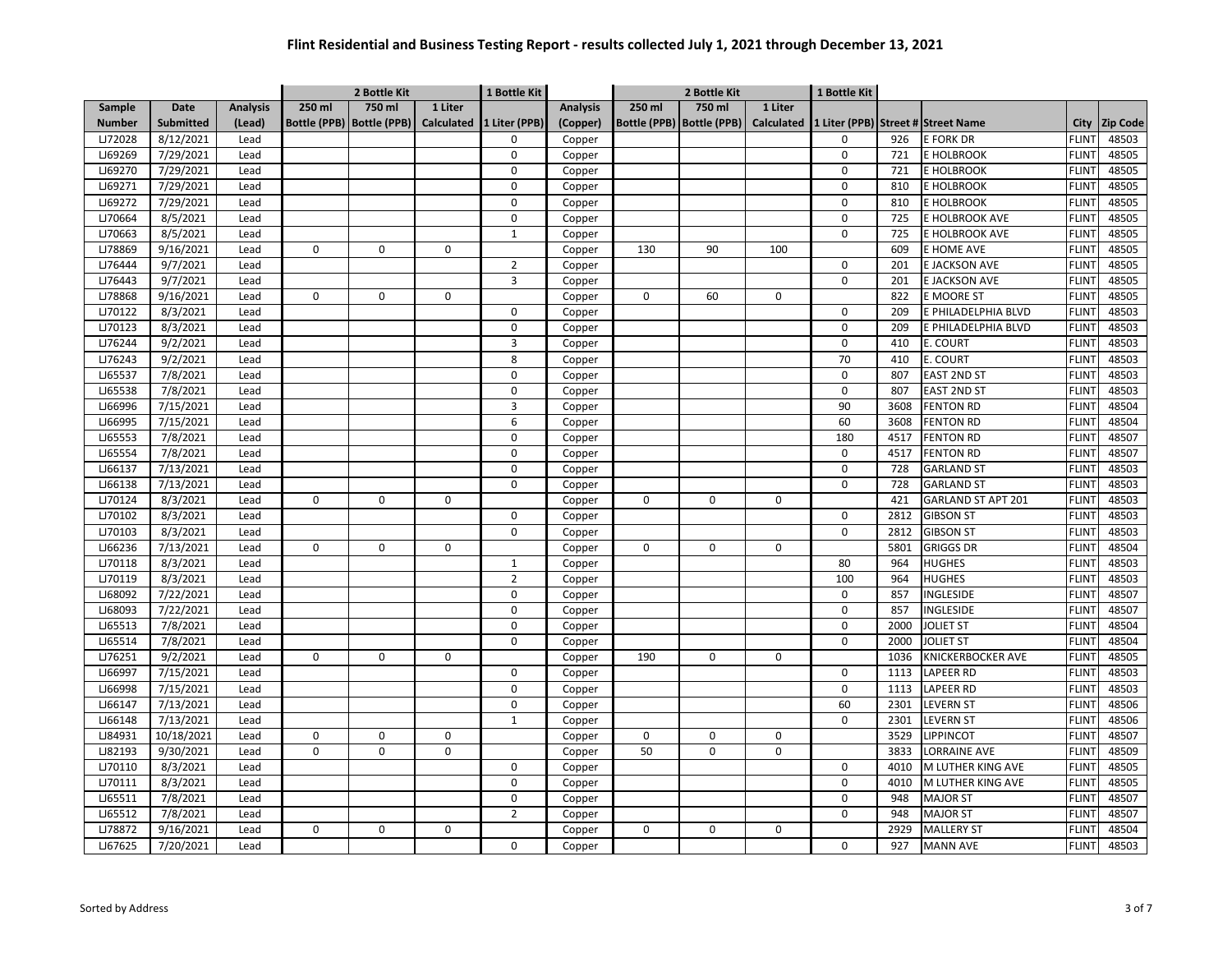|               |                  |                 |             | 2 Bottle Kit                |             | 1 Bottle Kit             |                 |             | 2 Bottle Kit                |             | 1 Bottle Kit |      |                                    |              |                 |
|---------------|------------------|-----------------|-------------|-----------------------------|-------------|--------------------------|-----------------|-------------|-----------------------------|-------------|--------------|------|------------------------------------|--------------|-----------------|
| Sample        | Date             | <b>Analysis</b> | 250 ml      | 750 ml                      | 1 Liter     |                          | <b>Analysis</b> | 250 ml      | 750 ml                      | 1 Liter     |              |      |                                    |              |                 |
| <b>Number</b> | <b>Submitted</b> | (Lead)          |             | Bottle (PPB)   Bottle (PPB) |             | Calculated 1 Liter (PPB) | (Copper)        |             | Bottle (PPB)   Bottle (PPB) | Calculated  |              |      | 1 Liter (PPB) Street # Street Name | City         | <b>Zip Code</b> |
| LJ67626       | 7/20/2021        | Lead            |             |                             |             | 0                        | Copper          |             |                             |             | 0            | 927  | <b>MANN AVE</b>                    | <b>FLINT</b> | 48503           |
| LJ76622       | 9/7/2021         | Lead            | 0           | 0                           | $\mathbf 0$ |                          | Copper          | $\pmb{0}$   | $\mathsf 0$                 | 0           |              | 5713 | <b>MARLOWE DR</b>                  | <b>FLINT</b> | 48504           |
| LJ66993       | 7/15/2021        | Lead            |             |                             |             | 0                        | Copper          |             |                             |             | 0            | 808  | MARQUETTE                          | <b>FLINT</b> | 48504           |
| LJ66994       | 7/15/2021        | Lead            |             |                             |             | 0                        | Copper          |             |                             |             | 0            | 808  | MARQUETTE                          | <b>FLINT</b> | 48504           |
| LJ81161       | 9/28/2021        | Lead            |             |                             |             | 0                        | Copper          |             |                             |             | 0            | 3702 | <b>MARTIN LUTHER KING</b>          | <b>FLINT</b> | 48505           |
| LJ81162       | 9/28/2021        | Lead            |             |                             |             | 0                        | Copper          |             |                             |             | 0            | 3702 | MARTIN LUTHER KING                 | <b>FLINT</b> | 48505           |
| LJ78171       | 9/14/2021        | Lead            |             |                             |             | 4                        | Copper          |             |                             |             | 0            | 3318 | MARTIN LUTHER KING BLVD            | <b>FLINT</b> | 48505           |
| LJ78172       | 9/14/2021        | Lead            |             |                             |             | $\overline{7}$           | Copper          |             |                             |             | $\mathsf 0$  | 3318 | MARTIN LUTHER KING BLVD            | <b>FLINT</b> | 48505           |
| LJ66149       | 7/13/2021        | Lead            |             |                             |             | 0                        | Copper          |             |                             |             | $\mathbf 0$  | 1538 | <b>MARYLAND AVE</b>                | <b>FLINT</b> | 48506           |
| LJ66150       | 7/13/2021        | Lead            |             |                             |             | $\pmb{0}$                | Copper          |             |                             |             | $\mathsf 0$  | 1538 | <b>MARYLAND AVE</b>                | <b>FLINT</b> | 48506           |
| LJ66155       | 7/13/2021        | Lead            |             |                             |             | 0                        | Copper          |             |                             |             | 0            | 2112 | <b>MARYLAND AVE</b>                | <b>FLINT</b> | 48506           |
| LJ66156       | 7/13/2021        | Lead            |             |                             |             | $\mathbf 1$              | Copper          |             |                             |             | 0            | 2112 | MARYLAND AVE                       | <b>FLINT</b> | 48506           |
| LJ72053       | 8/12/2021        | Lead            | 0           | 0                           | $\mathbf 0$ |                          | Copper          | $\mathbf 0$ | $\mathbf 0$                 | 0           |              | 3010 | MENOMINEE                          | <b>FLINT</b> | 48507           |
| LJ74243       | 8/24/2021        | Lead            |             |                             |             | 0                        | Copper          |             |                             |             | $\mathbf 0$  | 2239 | <b>MILBOURNE</b>                   | <b>FLINT</b> | 48504           |
| LJ74244       | 8/24/2021        | Lead            |             |                             |             | 0                        | Copper          |             |                             |             | $\mathbf 0$  | 2239 | <b>MILBOURNE</b>                   | <b>FLINT</b> | 48504           |
| LJ64752       | 7/1/2021         | Lead            | 0           | 0                           | 0           |                          | Copper          | $\Omega$    | 0                           | 0           |              | 1209 | <b>MOHAWK AVE</b>                  | <b>FLINT</b> | 48507           |
| LJ65558       | 7/8/2021         | Lead            |             |                             |             | 0                        | Copper          |             |                             |             | $\mathbf 0$  | 1647 | <b>MONTANA</b>                     | <b>FLINT</b> | 48506           |
| LJ65557       | 7/8/2021         | Lead            |             |                             |             | $\overline{2}$           | Copper          |             |                             |             | 50           | 1647 | <b>MONTANA</b>                     | <b>FLINT</b> | 48506           |
| LJ72052       | 8/12/2021        | Lead            | $\mathbf 0$ | 85                          | 64          |                          | Copper          | $\mathbf 0$ | 60                          | 0           |              | 2301 | <b>MONTEITH ST</b>                 | <b>FLINT</b> | 48504           |
| LJ71318       | 8/10/2021        | Lead            |             |                             |             | $\pmb{0}$                | Copper          |             |                             |             | 0            | 1921 | <b>MONTIETH ST</b>                 | <b>FLINT</b> | 48504           |
| LJ71319       | 8/10/2021        | Lead            |             |                             |             | $\mathbf 0$              | Copper          |             |                             |             | 0            | 1921 | <b>MONTIETH ST</b>                 | <b>FLINT</b> | 48504           |
| LJ70654       | 8/5/2021         | Lead            |             |                             |             | $\overline{2}$           | Copper          |             |                             |             | $\mathbf 0$  | 1816 | N BALLENGER HWY                    | <b>FLIN</b>  | 48504           |
| LJ70653       | 8/5/2021         | Lead            |             |                             |             | 6                        | Copper          |             |                             |             | 110          | 1816 | N BALLENGER HWY                    | <b>FLIN</b>  | 48504           |
| LJ88830       | 11/15/2021       | Lead            | 0           | 0                           | 0           |                          | Copper          | 0           | 0                           | 0           |              | 2001 | N CENTER RD                        | <b>FLINT</b> | 48506           |
| LJ76620       | 9/7/2021         | Lead            | 0           | $\overline{0}$              | $\mathbf 0$ |                          | Copper          | $\mathbf 0$ | $\mathbf 0$                 | 0           |              | 650  | N CHEVROLET                        | <b>FLINT</b> | 48504           |
| LJ67008       | 7/15/2021        | Lead            |             |                             |             | 0                        | Copper          |             |                             |             | 0            | 1128 | N CHEVROLET                        | <b>FLINT</b> | 48504           |
| LJ67007       | 7/15/2021        | Lead            |             |                             |             | $\overline{2}$           | Copper          |             |                             |             | $\pmb{0}$    | 1128 | N CHEVROLET                        | <b>FLINT</b> | 48504           |
| LJ66165       | 7/13/2021        | Lead            |             |                             |             | 9                        | Copper          |             |                             |             | 150          | 1669 | N CHEVROLET                        | <b>FLINT</b> | 48504           |
| LJ66166       | 7/13/2021        | Lead            |             |                             |             | 3.492                    | Copper          |             |                             |             | 5.250        | 1669 | N CHEVROLET                        | <b>FLINT</b> | 48504           |
| LJ78871       | 9/16/2021        | Lead            | 0           | $\mathbf{1}$                | $\mathbf 0$ |                          | Copper          | $\mathbf 0$ | 0                           | $\mathbf 0$ |              | 1669 | N CHEVROLET AVE OTW                | <b>FLINT</b> | 48504           |
| LJ65529       | 7/8/2021         | Lead            |             |                             |             | 0                        | Copper          |             |                             |             | $\mathbf 0$  | 1517 | N DORT HWY                         | <b>FLINT</b> | 48506           |
| LJ65530       | 7/8/2021         | Lead            |             |                             |             | 0                        | Copper          |             |                             |             | 0            | 1517 | N DORT HWY                         | <b>FLINT</b> | 48506           |
| LJ82867       | 10/5/2021        | Lead            |             |                             |             | 0                        | Copper          |             |                             |             | 0            | 1517 | N GRAND TRAVERSE ST                | <b>FLINT</b> | 48503           |
| LJ82868       | 10/5/2021        | Lead            |             |                             |             | 0                        | Copper          |             |                             |             | $\mathsf 0$  | 1517 | N GRAND TRAVERSE ST                | <b>FLINT</b> | 48503           |
| LJ65522       | 7/8/2021         | Lead            |             |                             |             | $\overline{2}$           | Copper          |             |                             |             | 0            | 3817 | N SAGINAW                          | <b>FLINT</b> | 48505           |
| LJ65521       | 7/8/2021         | Lead            |             |                             |             | 3                        | Copper          |             |                             |             | 0            | 3817 | N SAGINAW                          | <b>FLINT</b> | 48505           |
| LJ70116       | 8/3/2021         | Lead            |             |                             |             | 0                        | Copper          |             |                             |             | 0            | 1633 | N SAGINAW ST                       | <b>FLINT</b> | 48503           |
| LJ70117       | 8/3/2021         | Lead            |             |                             |             | 0                        | Copper          |             |                             |             | $\mathsf 0$  | 1633 | N SAGINAW ST                       | <b>FLINT</b> | 48503           |
| LJ79589       | 9/21/2021        | Lead            |             |                             |             | 0                        | Copper          |             |                             |             | 0            | 4901 | N SAGINAW ST                       | <b>FLINT</b> | 48505           |
| LJ79590       | 9/21/2021        | Lead            |             |                             |             | $\mathbf 0$              | Copper          |             |                             |             | $\mathbf 0$  | 4901 | N SAGINAW ST                       | <b>FLINT</b> | 48505           |
| LJ70112       | 8/3/2021         | Lead            |             |                             |             | 0                        | Copper          |             |                             |             | 80           | 1902 | NEBRASKA AVE                       | <b>FLINT</b> | 48506           |
| LJ70113       | 8/3/2021         | Lead            |             |                             |             | 0                        | Copper          |             |                             |             | 80           | 1902 | NEBRASKA AVE                       | <b>FLIN</b>  | 48506           |
| LJ79587       | 9/21/2021        | Lead            |             |                             |             | 0                        | Copper          |             |                             |             | 0            | 1609 | <b>NEOME DR</b>                    | <b>FLIN</b>  | 48503           |
| LJ79588       | 9/21/2021        | Lead            |             |                             |             | 0                        | Copper          |             |                             |             | $\mathbf 0$  | 1609 | NEOME DR                           | <b>FLIN</b>  | 48503           |
| LJ71314       | 8/10/2021        | Lead            |             |                             |             | 0                        | Copper          |             |                             |             | 0            | 3518 | NORWOOD DR                         | <b>FLINT</b> | 48503           |
| LJ71315       | 8/10/2021        | Lead            |             |                             |             | 0                        | Copper          |             |                             |             | 0            | 3518 | NORWOOD DR                         | <b>FLINT</b> | 48503           |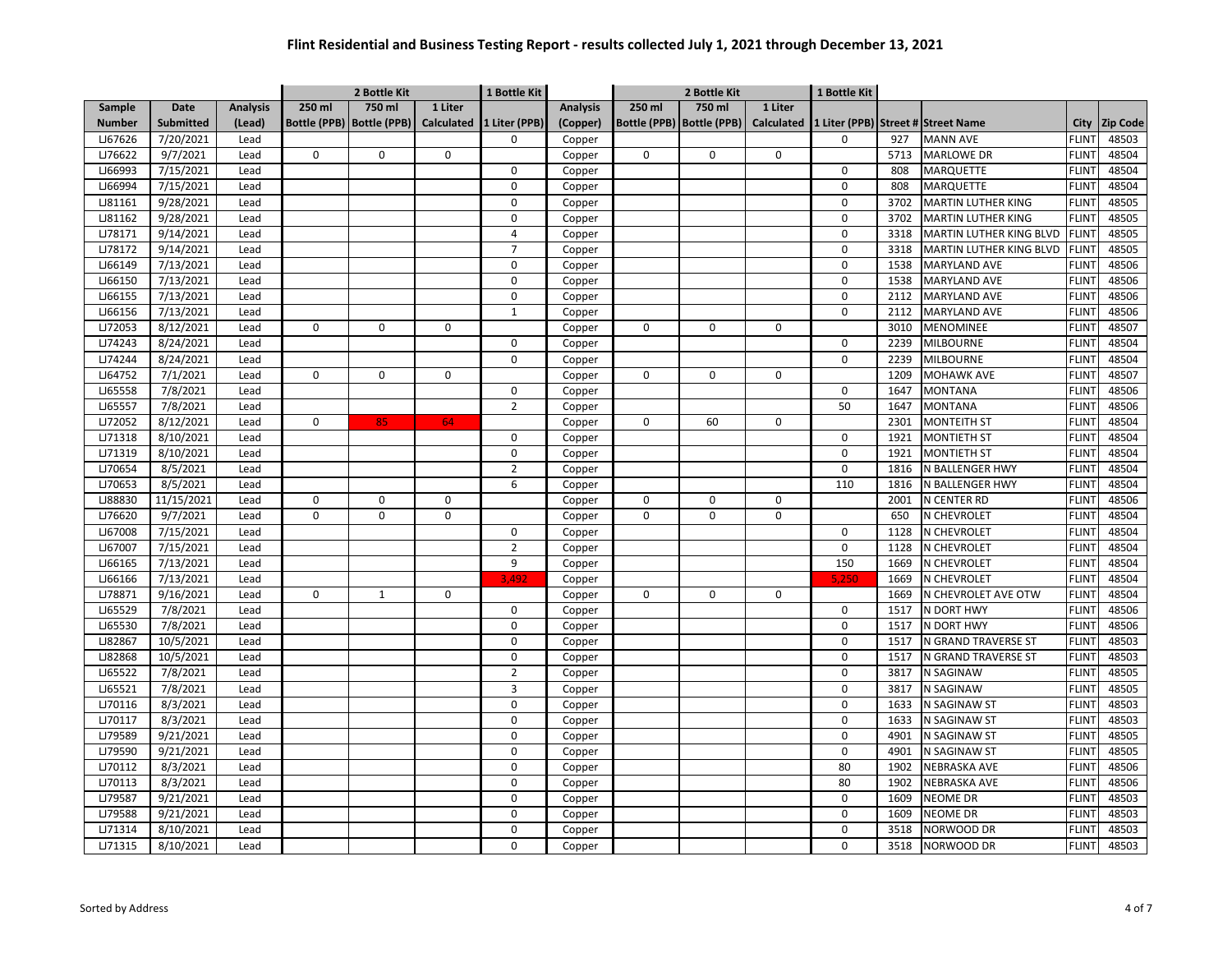|               |                  |                 |             | 2 Bottle Kit                |             | 1 Bottle Kit             |                 |             | 2 Bottle Kit                |                   | 1 Bottle Kit |      |                                    |              |                 |
|---------------|------------------|-----------------|-------------|-----------------------------|-------------|--------------------------|-----------------|-------------|-----------------------------|-------------------|--------------|------|------------------------------------|--------------|-----------------|
| Sample        | Date             | <b>Analysis</b> | 250 ml      | 750 ml                      | 1 Liter     |                          | <b>Analysis</b> | 250 ml      | 750 ml                      | 1 Liter           |              |      |                                    |              |                 |
| <b>Number</b> | <b>Submitted</b> | (Lead)          |             | Bottle (PPB)   Bottle (PPB) |             | Calculated 1 Liter (PPB) | (Copper)        |             | Bottle (PPB)   Bottle (PPB) | <b>Calculated</b> |              |      | 1 Liter (PPB) Street # Street Name | City         | <b>Zip Code</b> |
| LJ68088       | 7/22/2021        | Lead            |             |                             |             | $\Omega$                 | Copper          |             |                             |                   | 0            | 718  | <b>OAK ST</b>                      | <b>FLINT</b> | 48503           |
| LJ68089       | 7/22/2021        | Lead            |             |                             |             | 0                        | Copper          |             |                             |                   | 0            | 718  | OAK ST                             | <b>FLINT</b> | 48503           |
| LJ75324       | 8/30/2021        | Lead            |             |                             |             | 0                        | Copper          |             |                             |                   | 0            | 2547 | PADUCAH                            | <b>FLINT</b> | 48504           |
| LJ75325       | 8/30/2021        | Lead            |             |                             |             | 0                        | Copper          |             |                             |                   | 0            | 2547 | PADUCAH                            | <b>FLINT</b> | 48504           |
| LJ73062       | 8/17/2021        | Lead            |             |                             |             | 0                        | Copper          |             |                             |                   | 0            | 2535 | <b>PADUCAH ST</b>                  | <b>FLINT</b> | 48504           |
| LJ73063       | 8/17/2021        | Lead            |             |                             |             | 0                        | Copper          |             |                             |                   | 0            | 2535 | <b>PADUCAH ST</b>                  | <b>FLINT</b> | 48504           |
| LJ67749       | 7/21/2021        | Lead            | 0           | 0                           | $\mathbf 0$ |                          | Copper          | $\mathbf 0$ | 0                           | 0                 |              | 1922 | <b>PARK FOREST DR</b>              | <b>FLINT</b> | 48507           |
| LJ65534       | 7/8/2021         | Lead            |             |                             |             | 3                        | Copper          |             |                             |                   | $\mathsf 0$  | 1720 | PENOYER CT                         | <b>FLINT</b> | 48506           |
| LJ65533       | 7/8/2021         | Lead            |             |                             |             | 5                        | Copper          |             |                             |                   | 0            | 1720 | PENOYER CT                         | <b>FLINT</b> | 48506           |
| LJ71003       | 8/9/2021         | Lead            | 0           | 0                           | $\mathbf 0$ |                          | Copper          | $\mathbf 0$ | $\mathsf 0$                 | $\mathbf 0$       |              | 4110 | RED ARROW RD                       | <b>FLINT</b> | 48507           |
| LJ70104       | 8/3/2021         | Lead            |             |                             |             | 0                        | Copper          |             |                             |                   | $\mathbf 0$  | 1250 | ROOSEVELT AVE                      | <b>FLINT</b> | 48503           |
| LJ70105       | 8/3/2021         | Lead            |             |                             |             | 0                        | Copper          |             |                             |                   | 0            | 1250 | ROOSEVELT AVE                      | <b>FLINT</b> | 48503           |
| LJ71323       | 8/10/2021        | Lead            |             |                             |             | $\mathbf{1}$             | Copper          |             |                             |                   | 0            | 1602 | <b>BALLENGER</b>                   | <b>FLINT</b> | 48532           |
| LJ71322       | 8/10/2021        | Lead            |             |                             |             | $\overline{2}$           | Copper          |             |                             |                   | $\mathsf 0$  | 1602 | S BALLENGER                        | <b>FLINT</b> | 48532           |
| LJ65539       | 7/8/2021         | Lead            |             |                             |             | 0                        | Copper          |             |                             |                   | 70           | 2260 | S DORT HWY                         | <b>FLINT</b> | 48507           |
| LJ65540       | 7/8/2021         | Lead            |             |                             |             | 0                        | Copper          |             |                             |                   | 0            | 2260 | S DORT HWY                         | <b>FLINT</b> | 48507           |
| LJ67631       | 7/20/2021        | Lead            |             |                             |             | 3                        | Copper          |             |                             |                   | $\mathbf 0$  | 1036 | <b>S GRAND TRAVERS</b>             | <b>FLINT</b> | 48502           |
| LJ67632       | 7/20/2021        | Lead            |             |                             |             | 3                        | Copper          |             |                             |                   | 0            | 1036 | <b>S GRAND TRAVERS</b>             | <b>FLINT</b> | 48502           |
| LJ76449       | 9/7/2021         | Lead            |             |                             |             | 0                        | Copper          |             |                             |                   | 0            | 520  | <b>S GRAND TRAVERSE</b>            | <b>FLINT</b> | 48503           |
| LJ76450       | 9/7/2021         | Lead            |             |                             |             | $\mathbf 1$              | Copper          |             |                             |                   | 0            | 520  | <b>S GRAND TRAVERSE</b>            | <b>FLINT</b> | 48503           |
| LJ65524       | 7/8/2021         | Lead            |             |                             |             | $\mathbf{1}$             | Copper          |             |                             |                   | 0            | 1034 | <b>S GRAND TRAVERSE</b>            | <b>FLINT</b> | 48502           |
| LJ65523       | 7/8/2021         | Lead            |             |                             |             | $\overline{2}$           | Copper          |             |                             |                   | 0            | 1034 | <b>GRAND TRAVERSE</b>              | <b>FLIN</b>  | 48502           |
| LJ65519       | 7/8/2021         | Lead            |             |                             |             | 338                      | Copper          |             |                             |                   | 120          | 1036 | <b>S GRAND TRAVERSE</b>            | <b>FLINT</b> | 48502           |
| LJ65520       | 7/8/2021         | Lead            |             |                             |             | 513                      | Copper          |             |                             |                   | 230          | 1036 | S GRAND TRAVERSE                   | <b>FLIN</b>  | 48502           |
| LJ65525       | 7/8/2021         | Lead            |             |                             |             | 0                        | Copper          |             |                             |                   | 90           | 1038 | <b>S GRAND TRAVERSE</b>            | <b>FLINT</b> | 48502           |
| LJ65526       | 7/8/2021         | Lead            |             |                             |             | $\overline{2}$           | Copper          |             |                             |                   | $\mathsf 0$  | 1038 | <b>S GRAND TRAVERSE</b>            | <b>FLINT</b> | 48502           |
| LJ65551       | 7/8/2021         | Lead            |             |                             |             | 0                        | Copper          |             |                             |                   | 60           | 647  | <b>S SAGINAW</b>                   | <b>FLINT</b> | 48502           |
| LJ65552       | 7/8/2021         | Lead            |             |                             |             | 0                        | Copper          |             |                             |                   | $\mathsf 0$  | 647  | <b>S SAGINAW</b>                   | <b>FLINT</b> | 48502           |
| LJ79585       | 9/21/2021        | Lead            |             |                             |             | 11                       | Copper          |             |                             |                   | 110          | 428  | <b>S SAGINAW ST</b>                | <b>FLINT</b> | 48502           |
| LJ79586       | 9/21/2021        | Lead            |             |                             |             | 14                       | Copper          |             |                             |                   | 0            | 428  | <b>S SAGINAW ST</b>                | <b>FLINT</b> | 48502           |
| LJ64969       | 7/6/2021         | Lead            |             |                             |             | $\overline{2}$           | Copper          |             |                             |                   | $\mathbf 0$  | 1201 | <b>S SAGINAW ST</b>                | <b>FLINT</b> | 48503           |
| LJ64968       | 7/6/2021         | Lead            |             |                             |             | 3                        | Copper          |             |                             |                   | 0            | 1201 | <b>S SAGINAW ST</b>                | <b>FLINT</b> | 48503           |
| LJ65547       | 7/8/2021         | Lead            |             |                             |             | 0                        | Copper          |             |                             |                   | 0            | 1208 | <b>S SAGINAW ST</b>                | <b>FLINT</b> | 48502           |
| LJ65548       | 7/8/2021         | Lead            |             |                             |             | 0                        | Copper          |             |                             |                   | $\mathsf 0$  | 1208 | S SAGINAW ST                       | <b>FLINT</b> | 48502           |
| LJ67009       | 7/15/2021        | Lead            |             |                             |             | 0                        | Copper          |             |                             |                   | 0            | 2304 | S SAGINAW ST                       | <b>FLINT</b> | 48503           |
| LJ67010       | 7/15/2021        | Lead            |             |                             |             | 0                        | Copper          |             |                             |                   | 0            | 2304 | <b>S SAGINAW ST</b>                | <b>FLINT</b> | 48503           |
| LJ65543       | 7/8/2021         | Lead            |             |                             |             | 0                        | Copper          |             |                             |                   | 90           | 3404 | <b>S SAGINAW ST</b>                | <b>FLINT</b> | 48503           |
| LJ65544       | 7/8/2021         | Lead            |             |                             |             | 0                        | Copper          |             |                             |                   | $\mathsf 0$  | 3404 | <b>S SAGINAW ST</b>                | <b>FLINT</b> | 48503           |
| LJ68090       | 7/22/2021        | Lead            |             |                             |             | 0                        | Copper          |             |                             |                   | 0            | 444  | SAGINAW                            | <b>FLINT</b> | 48502           |
| LJ65532       | 7/8/2021         | Lead            |             |                             |             | 0                        | Copper          |             |                             |                   | $\mathbf 0$  | 2905 | SAGINAW RD                         | <b>FLINT</b> | 48505           |
| LJ65531       | 7/8/2021         | Lead            |             |                             |             | $\overline{2}$           | Copper          |             |                             |                   | 0            | 2905 | SAGINAW RD                         | <b>FLINT</b> | 48505           |
| LJ68091       | 7/22/2021        | Lead            |             |                             |             | 0                        | Copper          |             |                             |                   | 0            | 444  | <b>SAGINAW ST</b>                  | <b>FLIN</b>  | 48502           |
| LJ75322       | 8/30/2021        | Lead            |             |                             |             | 0                        | Copper          |             |                             |                   | 0            | 1302 | SOUTH BALLENGER HWY                | <b>FLINT</b> | 48532           |
| LJ75323       | 8/30/2021        | Lead            |             |                             |             | 0                        | Copper          |             |                             |                   | 0            | 1302 | SOUTH BALLENGER HWY                | <b>FLIN</b>  | 48532           |
| LJ92664       | 12/13/2021       | Lead            | 1           | 0                           | $\Omega$    |                          | Copper          | $\Omega$    | 0                           | 0                 |              | 2714 | <b>STEVENSON ST</b>                | <b>FLINT</b> | 48504           |
| LJ82192       | 9/30/2021        | Lead            | $\mathbf 1$ | 0                           | $\Omega$    |                          | Copper          | $\mathbf 0$ | 0                           | 0                 |              | 1414 | <b>STONE ST</b>                    | <b>FLINT</b> | 48503           |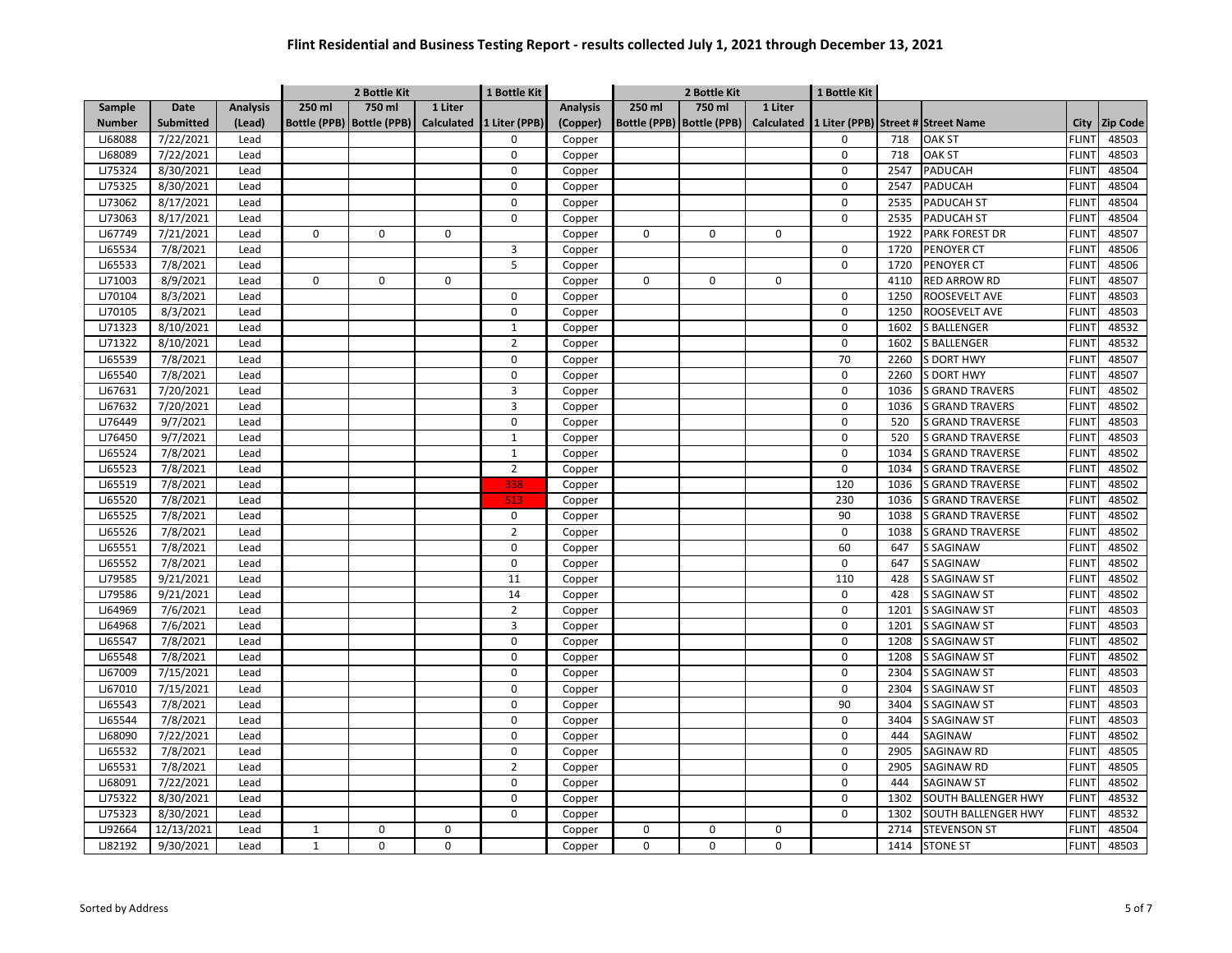|               |                  |                 |              | 2 Bottle Kit                |                | 1 Bottle Kit              |                 |             | 2 Bottle Kit                |         | 1 Bottle Kit                                   |      |                            |              |                 |
|---------------|------------------|-----------------|--------------|-----------------------------|----------------|---------------------------|-----------------|-------------|-----------------------------|---------|------------------------------------------------|------|----------------------------|--------------|-----------------|
| Sample        | Date             | <b>Analysis</b> | 250 ml       | 750 ml                      | 1 Liter        |                           | <b>Analysis</b> | 250 ml      | 750 ml                      | 1 Liter |                                                |      |                            |              |                 |
| <b>Number</b> | <b>Submitted</b> | (Lead)          |              | Bottle (PPB)   Bottle (PPB) |                | Calculated  1 Liter (PPB) | (Copper)        |             | Bottle (PPB)   Bottle (PPB) |         | Calculated  1 Liter (PPB) Street # Street Name |      |                            | City         | <b>Zip Code</b> |
| LJ84929       | 10/18/2021       | Lead            | 0            | 0                           | $\mathsf 0$    |                           | Copper          | $\mathbf 0$ | 0                           | 0       |                                                | 607  | <b>THAYER ST</b>           | <b>FLINT</b> | 48503           |
| LJ78867       | 9/16/2021        | Lead            | $\mathbf 0$  | 0                           | $\mathbf 0$    |                           | Copper          | 0           | $\mathbf 0$                 | 0       |                                                | 4301 | TRUMBULL DR                | <b>FLINT</b> | 48504           |
| LJ73064       | 8/17/2021        | Lead            |              |                             |                | 0                         | Copper          |             |                             |         | 0                                              | 2524 | <b>TYRONE ST</b>           | <b>FLINT</b> | 48504           |
| LJ73065       | 8/17/2021        | Lead            |              |                             |                | $\mathbf 0$               | Copper          |             |                             |         | $\mathbf 0$                                    | 2524 | <b>TYRONE ST</b>           | <b>FLINT</b> | 48504           |
| LJ71316       | 8/10/2021        | Lead            |              |                             |                | $\pmb{0}$                 | Copper          |             |                             |         | 0                                              | 509  | W 12TH ST                  | <b>FLINT</b> | 48503           |
| LJ71317       | 8/10/2021        | Lead            |              |                             |                | 0                         | Copper          |             |                             |         | $\mathbf 0$                                    | 509  | W 12TH ST                  | <b>FLINT</b> | 48503           |
| LJ71321       | 8/10/2021        | Lead            |              |                             |                | $\mathbf 0$               | Copper          |             |                             |         | $\mathbf 0$                                    | 602  | W 12TH ST                  | <b>FLINT</b> | 48503           |
| LJ71320       | 8/10/2021        | Lead            |              |                             |                | $\mathbf{1}$              | Copper          |             |                             |         | $\mathbf 0$                                    | 602  | W 12TH ST                  | <b>FLINT</b> | 48503           |
| LJ65546       | 7/8/2021         | Lead            |              |                             |                | $\mathbf{1}$              | Copper          |             |                             |         | 0                                              | 409  | W 7TH ST                   | <b>FLINT</b> | 48503           |
| LJ65545       | 7/8/2021         | Lead            |              |                             |                | $\overline{2}$            | Copper          |             |                             |         | $\mathbf 0$                                    | 409  | W 7TH ST                   | <b>FLINT</b> | 48503           |
| LJ76447       | 9/7/2021         | Lead            |              |                             |                | $\mathbf 0$               | Copper          |             |                             |         | $\mathbf 0$                                    | 1201 | W ATHERTON RD              | <b>FLINT</b> | 48507           |
| LJ76448       | 9/7/2021         | Lead            |              |                             |                | $\overline{2}$            | Copper          |             |                             |         | $\mathbf 0$                                    | 1201 | W ATHERTON RD              | <b>FLINT</b> | 48507           |
| LJ66157       | 7/13/2021        | Lead            |              |                             |                | $\mathbf 0$               | Copper          |             |                             |         | 60                                             | 414  | W COURT ST                 | <b>FLINT</b> | 48503           |
| LJ66158       | 7/13/2021        | Lead            |              |                             |                | $\mathbf 0$               | Copper          |             |                             |         | $\mathbf 0$                                    | 414  | W COURT ST                 | <b>FLINT</b> | 48503           |
| LJ65527       | 7/8/2021         | Lead            |              |                             |                | $\mathbf 0$               | Copper          |             |                             |         | $\mathbf 0$                                    | 620  | W COURT ST                 | <b>FLINT</b> | 48503           |
| LJ65528       | 7/8/2021         | Lead            |              |                             |                | $\mathbf 0$               | Copper          |             |                             |         | $\mathbf 0$                                    | 620  | W COURT ST                 | <b>FLINT</b> | 48503           |
| LJ66153       | 7/13/2021        | Lead            |              |                             |                | $\pmb{0}$                 | Copper          |             |                             |         | 60                                             | 1428 | W COURT ST                 | <b>FLINT</b> | 48503           |
| LJ66154       | 7/13/2021        | Lead            |              |                             |                | $\mathbf 0$               | Copper          |             |                             |         | $\mathbf 0$                                    | 1428 | W COURT ST                 | <b>FLINT</b> | 48503           |
| LJ66136       | 7/13/2021        | Lead            |              |                             |                | $\mathbf 0$               | Copper          |             |                             |         | $\Omega$                                       | 1742 | W COURT ST                 | <b>FLINT</b> | 48503           |
| LJ66135       | 7/13/2021        | Lead            |              |                             |                | $\overline{2}$            | Copper          |             |                             |         | 0                                              | 1742 | W COURT ST                 | <b>FLINT</b> | 48503           |
| LJ70662       | 8/5/2021         | Lead            |              |                             |                | $\pmb{0}$                 | Copper          |             |                             |         | $\mathbf 0$                                    | 2225 | W COURT ST                 | <b>FLINT</b> | 48503           |
| LJ70661       | 8/5/2021         | Lead            |              |                             |                | $\mathbf{1}$              | Copper          |             |                             |         | $\mathbf 0$                                    | 2225 | <b>W COURT ST</b>          | <b>FLINT</b> | 48503           |
| LJ66167       | 7/13/2021        | Lead            |              |                             |                | $\mathbf 0$               | Copper          |             |                             |         | $\mathbf 0$                                    | 2012 | W DARTMOUTH                | <b>FLINT</b> | 48504           |
| LJ66168       | 7/13/2021        | Lead            |              |                             |                | $\mathbf 0$               | Copper          |             |                             |         | $\mathbf 0$                                    | 2012 | W DARTMOUTH                | <b>FLINT</b> | 48504           |
| LJ81001       | 9/27/2021        | Lead            | 9            | 12                          | 11             |                           | Copper          | 90          | 90                          | 90      |                                                | 1807 | W HOBSON                   | <b>FLINT</b> | 48504           |
| LJ78169       | 9/14/2021        | Lead            |              |                             |                | $\overline{2}$            | Copper          |             |                             |         | $\mathbf 0$                                    | 113  | W JAMIESON                 | <b>FLINT</b> | 48505           |
| LJ78170       | 9/14/2021        | Lead            |              |                             |                | 6                         | Copper          |             |                             |         | $\Omega$                                       | 113  | W JAMIESON                 | <b>FLINT</b> | 48505           |
| LJ70114       | 8/3/2021         | Lead            |              |                             |                | $\mathbf 0$               | Copper          |             |                             |         | $\mathbf 0$                                    | 514  | W JAMIESON                 | <b>FLINT</b> | 48505           |
| LJ70115       | 8/3/2021         | Lead            |              |                             |                | 0                         | Copper          |             |                             |         | 60                                             | 514  | W JAMIESON                 | <b>FLINT</b> | 48505           |
| LJ86739       | 11/1/2021        | Lead            | $\mathbf 0$  | 0                           | $\mathbf 0$    |                           | Copper          | $\Omega$    | $\mathbf 0$                 | 0       |                                                | 4002 | W KEARSLEY ST              | <b>FLINT</b> | 48532           |
| LJ67000       | 7/15/2021        | Lead            |              |                             |                | $\mathbf{1}$              | Copper          |             |                             |         | $\mathbf 0$                                    | 145  | W LAKEVIEW AVE             | <b>FLINT</b> | 48503           |
| LJ66999       | 7/15/2021        | Lead            |              |                             |                | $\overline{2}$            | Copper          |             |                             |         | 60                                             | 145  | W LAKEVIEW AVE             | <b>FLINT</b> | 48503           |
| LJ67004       | 7/15/2021        | Lead            |              |                             |                | $\mathbf 0$               | Copper          |             |                             |         | $\mathbf 0$                                    | 520  | W THIRD ST                 | <b>FLINT</b> | 48503           |
| LJ67003       | 7/15/2021        | Lead            |              |                             |                | $\overline{2}$            | Copper          |             |                             |         | $\Omega$                                       | 520  | W THIRD ST                 | <b>FLINT</b> | 48503           |
| LJ75056       | 8/26/2021        | Lead            | $\mathbf{1}$ | 0                           | 0              |                           | Copper          | 0           | 0                           | 0       |                                                | 1501 | <b>WABASH AVE</b>          | <b>FLINT</b> | 48504           |
| LJ67630       | 7/20/2021        | Lead            |              |                             |                | 0                         | Copper          |             |                             |         | $\mathbf 0$                                    | 2007 | <b>WEAVER ST</b>           | <b>FLINT</b> | 48506           |
| LJ67629       | 7/20/2021        | Lead            |              |                             |                | $\mathbf{1}$              | Copper          |             |                             |         | $\mathbf 0$                                    | 2007 | <b>WEAVER ST</b>           | <b>FLINT</b> | 48506           |
| LJ73538       | 8/19/2021        | Lead            |              |                             |                | $\mathbf 0$               | Copper          |             |                             |         | $\mathbf 0$                                    | 509  | <b>WELCH BLVD</b>          | <b>FLINT</b> | 48503           |
| LJ73539       | 8/19/2021        | Lead            |              |                             |                | $\mathbf 0$               | Copper          |             |                             |         | $\mathbf 0$                                    | 509  | <b>WELCH BLVD</b>          | <b>FLINT</b> | 48503           |
| LJ65559       | 7/8/2021         | Lead            |              |                             |                | 0                         | Copper          |             |                             |         | $\mathbf 0$                                    | 1920 | <b>WELCH BLVD</b>          | <b>FLINT</b> | 48504           |
| LJ65560       | 7/8/2021         | Lead            |              |                             |                | 0                         | Copper          |             |                             |         | $\Omega$                                       | 1920 | WELCH BLVD                 | <b>FLINT</b> | 48504           |
| LJ84930       | 10/18/2021       | Lead            | $\mathbf{1}$ | $\overline{2}$              | $\overline{2}$ |                           | Copper          | 120         | 90                          | 100     |                                                | 1827 | <b>WILLOW BROOK CIRCLE</b> | <b>FLINT</b> | 48507           |

Notes:

ppb = parts per billion